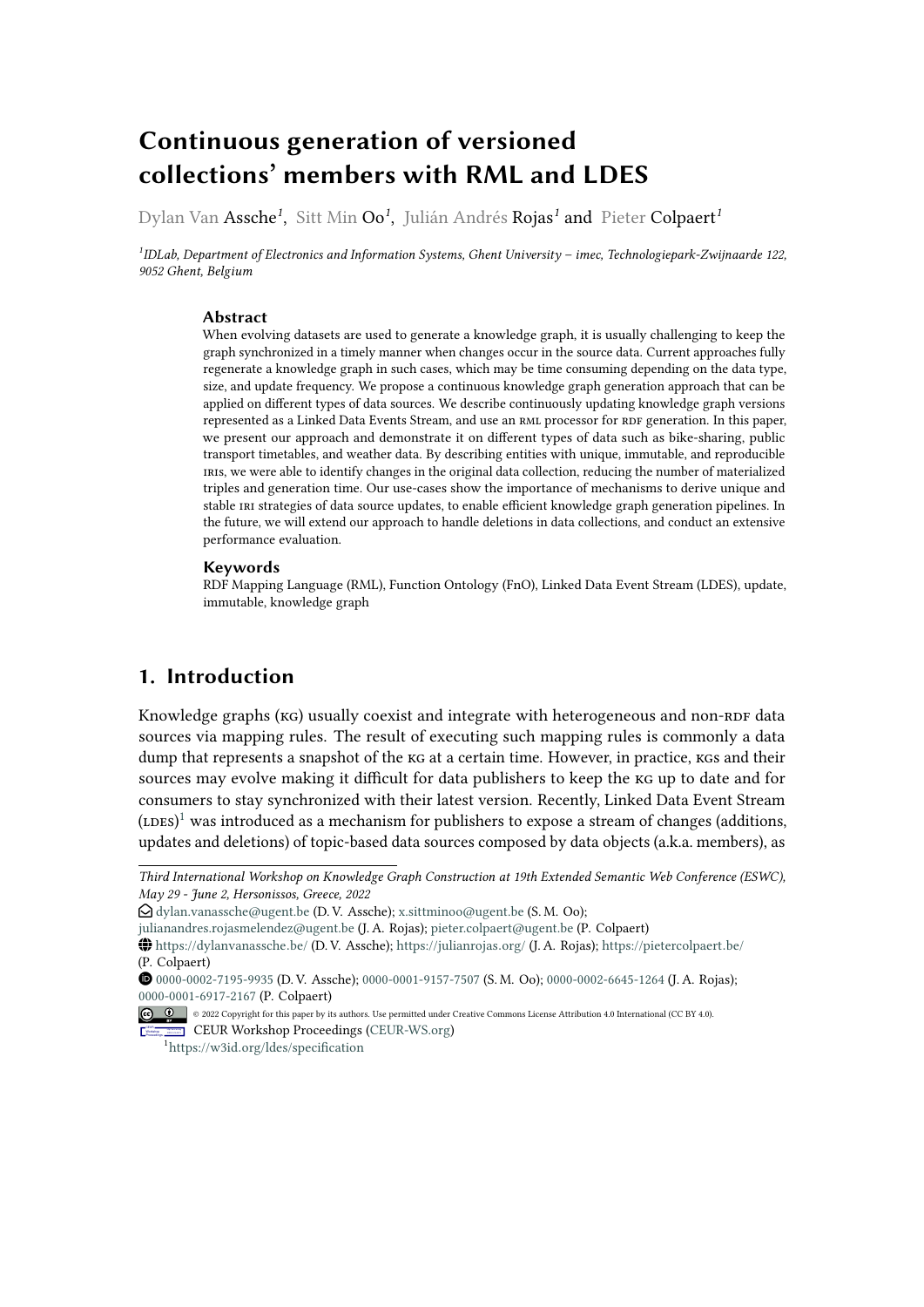an immutable collection [\[1\]](#page-7-0). Thanks to LDES, data consumers are able to traverse and materialize historical versions, or simply synchronize with the latest member changes of a data source without having to re-download it in its full extent, saving time, bandwidth, and computing resources.

Efficient generation of an LDES from non-RDF sources requires not only the capacity to define unique and immutable IRIS identifying every new version of a member, but also a mechanism that enables materializing only the members that were actually updated. Data sources may publish updates in various ways e.g. latest version of each member, only the updated members, or all members and their history. Yet, they not always provide the means to uniquely identify every update and leave it up to the consumer to handle integration.

Current kg generation approaches cannot leverage data updates. Instead, they regenerate the complete kg upon updates, even when only a subset of the data changes. This approach becomes impractical for large data sources where the cost of processing new updates grows proportionally to their update frequency and may impact services relying on the resulting kg. For example, services operating on outdated data or being unavailable during the regeneration.

We address this problem by investigating how we can uniquely and consistently (across multiple versions) identify and materialize only member updates, to avoid the costs of fully regenerating the KG. We extend an RML processor implementation to produce LDES-based KGS and demonstrate our approach through 3 use cases with varying data characteristics, e.g. size and update strategy. Preliminary tests show that our approach reduces the processing time and number of triples up to 20 times when a data source is updated compared to completely regenerating all the triples.

Through this work, we aim on reducing the generation time and size of the kg generated from dynamic and evolving data sources, while improving the overall operational behavior of dependent services and applications.

The next section discusses related work. Section [3](#page-2-0) describes our approach. Section [4](#page-5-0) applies our approach on 3 use cases: bike-sharing, public transport timetables, and weather data. Section [5](#page-7-1) presents our conclusions and future work.

## **2. Related Work**

**Mapping rules execution optimizations** Optimizing mapping rules execution for RDF KG generation is an active research domain; several approaches e.g. SDM-RDFizer [\[2\]](#page-7-2), or FunMap [\[3\]](#page-7-3) emerged to optimize the mapping rules execution for generating RDF. SDM-RDFizer avoids generating RDF from duplicates in a data collection. This way, all RDF triples are generated only once every time the SDM-RDFizer is executed. FunMap applies the same methodology to data transformations. It executes every function on each collection member only once and leverages an existing RML processor for the actual RDF generation. However, both approaches cannot apply this methodology across multiple versions of a data source. If a subset of a kg must be updated, it is fully regenerated.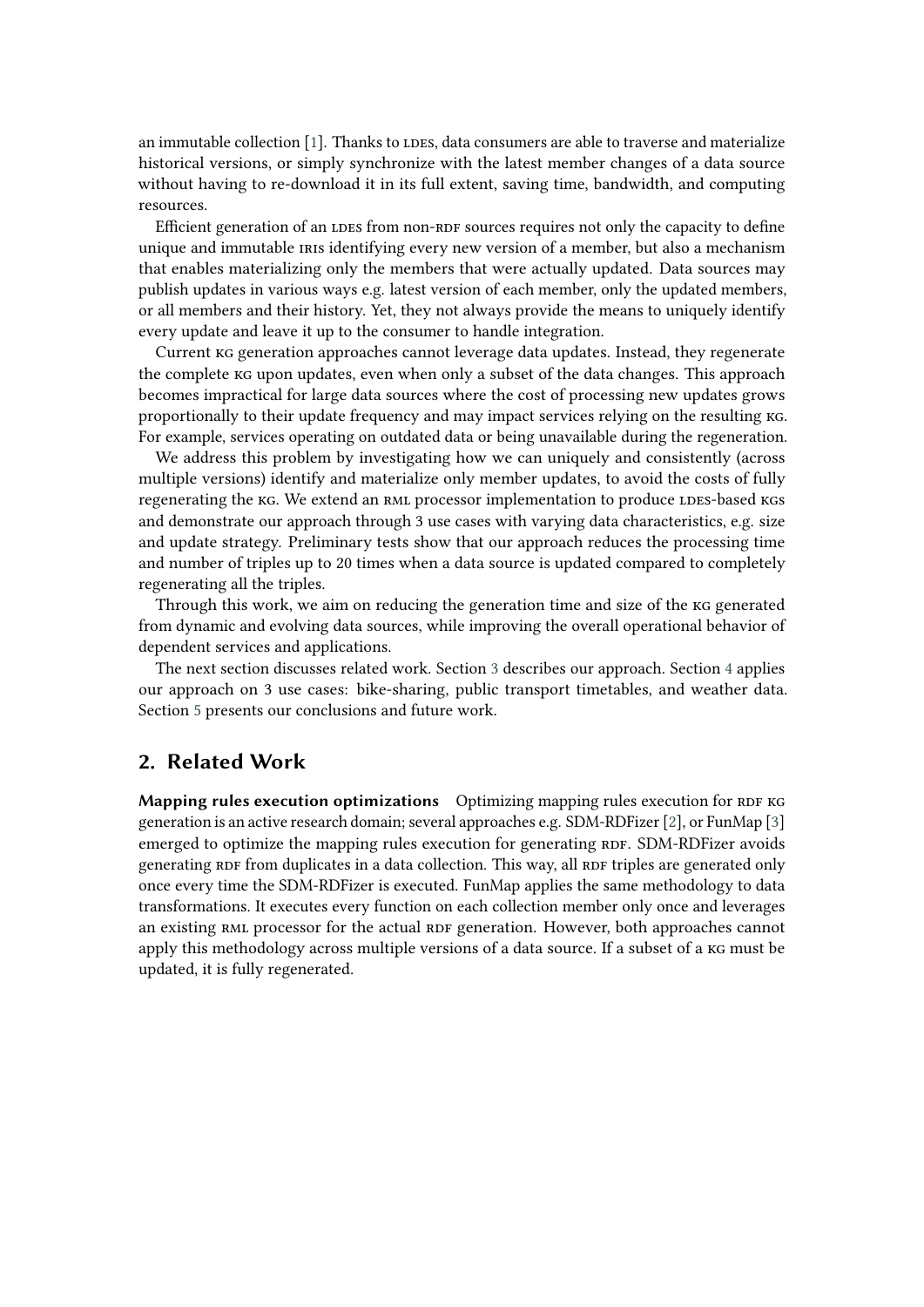Linked Data Event Stream (LDES) LDES<sup>[2](#page-2-1)</sup> is a collection of immutable RDF data members such as versioned entities, observations, etc. LDES uses immutable IRIS [\[4\]](#page-7-4) for each member. Consequently, every version of a member will have a new immutable IRI. LDES relies on the TREE specification <sup>[3](#page-2-2)</sup> for describing collection and pagination relations. Each LDES has а  $\texttt{tree:shape}$  predicate which associates a  $\texttt{shact}$   $^4$  $^4$  shape describing its members. It also includes tree:members indicating the members of the collection. Optionally, one or multiple path descriptions such as ldes:timestampPath or ldes:versionOfPath may be provided to indicate the relation with previous versions of a member. Additionally, an LDES may specify a retention policy such as ldes:LatestVersionSubset to inform consumers for how long is the data kept.

**Versioning** Mechanisms to store and access versioned RDF data include the approaches proposed by Ostrich [\[5\]](#page-7-5), TailR [\[6\]](#page-7-6), R&Wbase [\[7\]](#page-7-7), Memento<sup>[5](#page-2-4)</sup>, or LDES [\[8\]](#page-7-8). Three main RDF archive storage strategies can be identified: (i) Independent Copies (IC), (ii) Change-Based (CB), and (iii) Timestamp-Based (TB). Ostrich and TailR are both hybrid approaches, combining all three strategies for efficient query operations. R&Wbase is based on Git<sup>[6](#page-2-5)</sup> and applies a CB approach, while Memento is a TB approach for accessing different versions over HTTP. All these approaches put the burden of resolving versions on the producer. LDES uses an IC approach by storing complete and incrementally versioned objects for each change in an append-only log. This way, consumers can synchronize their collections with the producer, and resolve the versioning on the consumer-side. LDES is similar to the Copy and Log approach [\[9\]](#page-7-9), but can be applied using any versioning strategy, not only limited to a timestamp-based approach. However, efficient generation and storage of LDES-based kGs from dynamic non-RDF data sources remains an open challenge.

# <span id="page-2-0"></span>**3. Approach**

In this section, we describe our approach to generate unique and reproducible IRIS for collection's member updates, to enable continuous LDES-based kG generation. We discuss data collections types, how we generate IRIS, and expose a LDES.

## <span id="page-2-6"></span>**3.1. Data collection types**

Different data collection types exist regarding immutability and history. We identify 5 types given history availability and data immutability (Table [1\)](#page-3-0).

Based on their update strategy, we consider that data collections may be: (i) *immutable* or (ii) *mutable*. A collection is *immutable* if all its members and their updates can be uniquely identified through data member properties e.g. timestamps or hash codes. This way, consumers can identify each update individually without comparing against previous versions. In contrast,

<span id="page-2-1"></span><sup>2</sup> https://w3id.[org/ldes/specification](https://w3id.org/ldes/specification)

<span id="page-2-2"></span><sup>3</sup> https://w3id.[org/tree/specification](https://w3id.org/tree/specification)

<span id="page-2-3"></span><sup>4</sup> https://www.w3.[org/TR/shacl/](https://www.w3.org/TR/shacl/)

<span id="page-2-4"></span><sup>5</sup> [http://mementoweb](http://mementoweb.org/guide/rfc/).org/guide/rfc/

<span id="page-2-5"></span><sup>6</sup> [https://git-scm](https://git-scm.com).com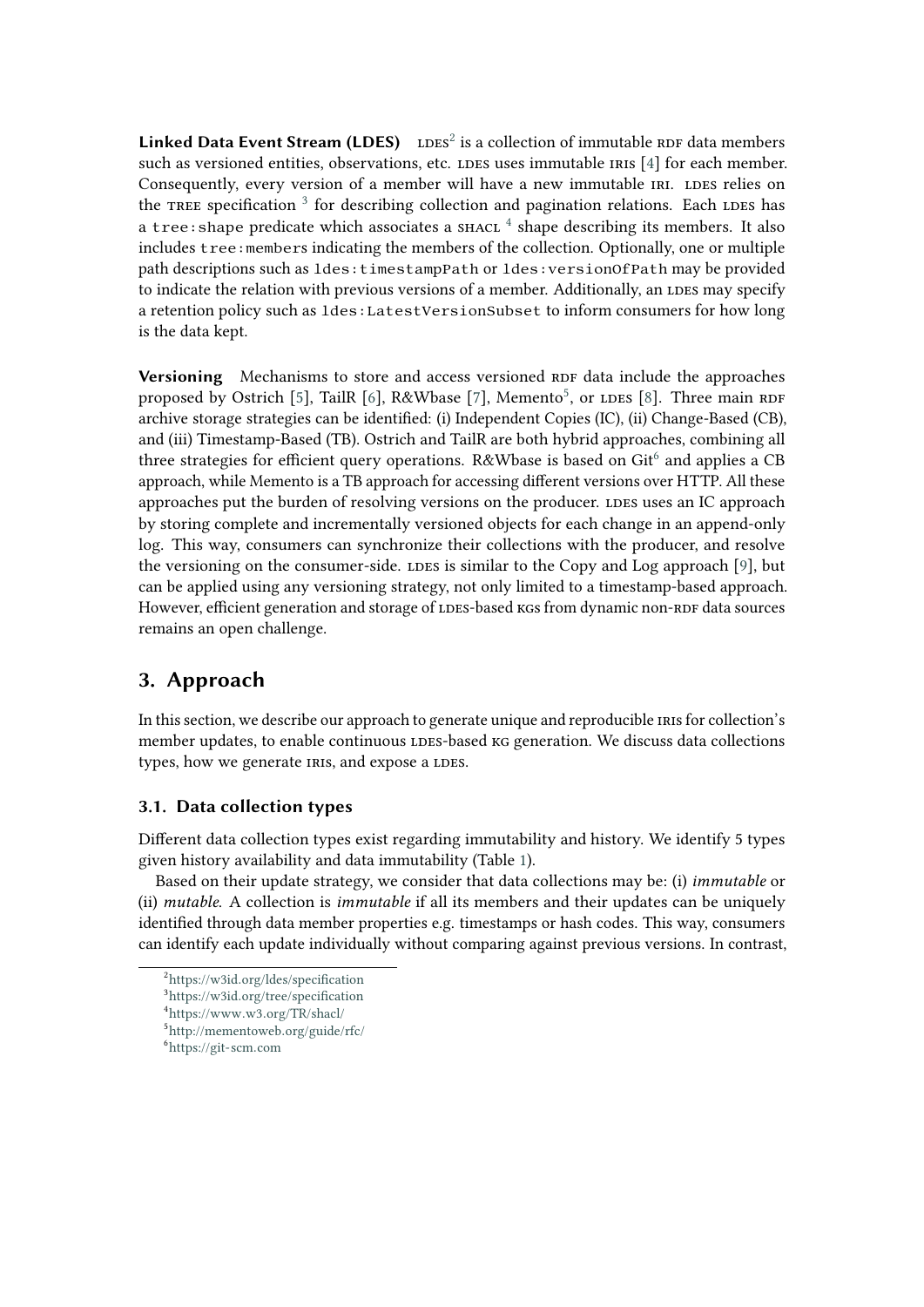| <b>History</b> | Immutable      | <b>Description</b>              | Use case            |
|----------------|----------------|---------------------------------|---------------------|
| Latest state   | Yes            | Complete dump, unique IDs       | Bike-sharing data   |
| Latest state   | N <sub>0</sub> | Complete dump, non-unique IDs   | GTFS timetables     |
| Latest changes | <b>Yes</b>     | Delta updates, unique IDs       | OpenStreetMap diffs |
| Latest changes | N <sub>0</sub> | Delta updates, non-unique IDs   | GTFS-RealTime       |
| Full history   | Yes            | Complete dump, versions history | Meteorological data |

<span id="page-3-0"></span>**Table 1** Data source types and example use cases according to their update strategy and characteristics.

*mutable* collections require consumers to compare each member against previous versions to identify if the member was updated. In which case, consumers store the new version for handling later version reconciliation.

Regarding history availability, we identify 3 different types of data source: (i) *latest state*, (ii) *latest changes*, and (iii) *full history*. *Latest state* collections publish the latest version of all its members on every update. *Latest changes* collections publish only updated members (a.k.a. delta updates). In this case, consumers must retrieve the complete collection upfront and reconcile updates over it. In both previous cases, it is up to the consumers to record history. *Full history* collections provide the latest state of all members, including also (some) previous versions. In such case, member versions are normally identified by means of a version ID property, making them *immutable*.

#### <span id="page-3-1"></span>**3.2. Unique and reproducible IRIs**

In this section, we introduce our approach to generate unique and reproducible IRIS by leveraging properties of *immutable* data collections or by observing properties of *mutable* ones.

*Immutable* data collections provide member properties which are renewed when a member is updated e.g. timestamps or hash codes. When generating kgs from this type of data collections, we use such properties to create unique and reproducible IRIS for named entities. We highlight that these properties must be unaffected by external factors. For example, timestamps may be affected by timezones, in such case, the timezone offset must also be present for the collection to remain *immutable*. *Mutable* data collections on the other hand, do not provide unique member properties across updates. Consumers must compare each data member against a previous version to identify updates. Once a member update is found, a unique property such as a timestamp or hash code needs to be externally generated to create unique and reproducible iris for named entities. Keeping track of the generated iris for each collection's member and updates, allows to identify updates and avoid generating duplicates.

Our approach for generating unique and reproducible iris for mutable and immutable data collections is illustrated in Figure [1.](#page-4-0) We generate iris with an unique identifier for each data member updateFirst, we check if the collection is immutable or not, which is described in the RML mapping rules. If immutable, we proceed to generate an IRI given that members already include at least one property to produce an IRI that is unique and reproducible (Section [3.1\)](#page-2-6). If the collection is mutable, we compare the data member properties with a previous version (if any) to identify if a member was updated. To achieve this, we describe in the mapping rules which properties we want to observe of each data member. If a change is detected, we generate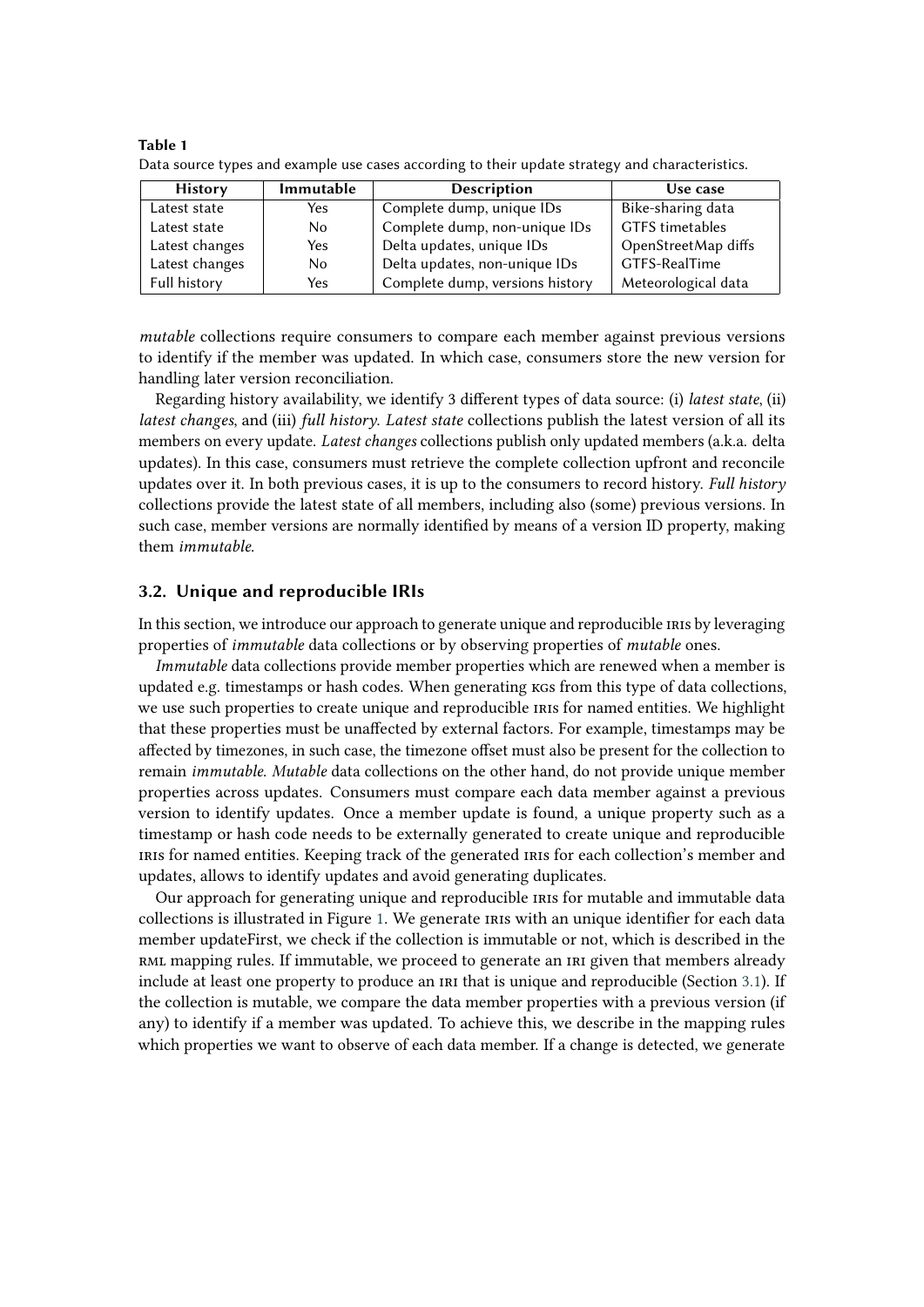

<span id="page-4-0"></span>Figure 1: Logical flow for generating unique and reproducible IRIS, when processing collection updates, and dealing with both *immutable* and *mutable* collections. We implement this logic as a FnO described function that is executed by the RML engine.

a unique value, e.g. timestamp or hash code based on the observed properties, to uniquely identify this member update and store this new version for comparison with further updates. Leveraging these unique and reproducible IRIS, we can avoid generating duplicates by checking if the IRI was already generated in the past or not. This way, only data members which are updated, trigger RDF materialization.

Listing 1 shows an extract of an RML mapping that produces unique IRIS for an *mutable* data collection. Subject iris are generated through a FnO described function (line 6). This function receives as input (i) the IRI template (line 9); (ii) a flag indicating if at least one property of the member is unique across updates (line 12) and; (iii) a set of properties to observe to check for updates (line 15). In this example, watched properties are input in a URL parameter-like form, but this can be adjusted according to the idlab-fn:generateUniqueIRI function implementation. Resulting subject IRIs in this example conform to http://ex.org/prop1/prop2#timestamp. We use the generation time as timestamp in this example to make the IRI unique, but hash codes can be applied here as well.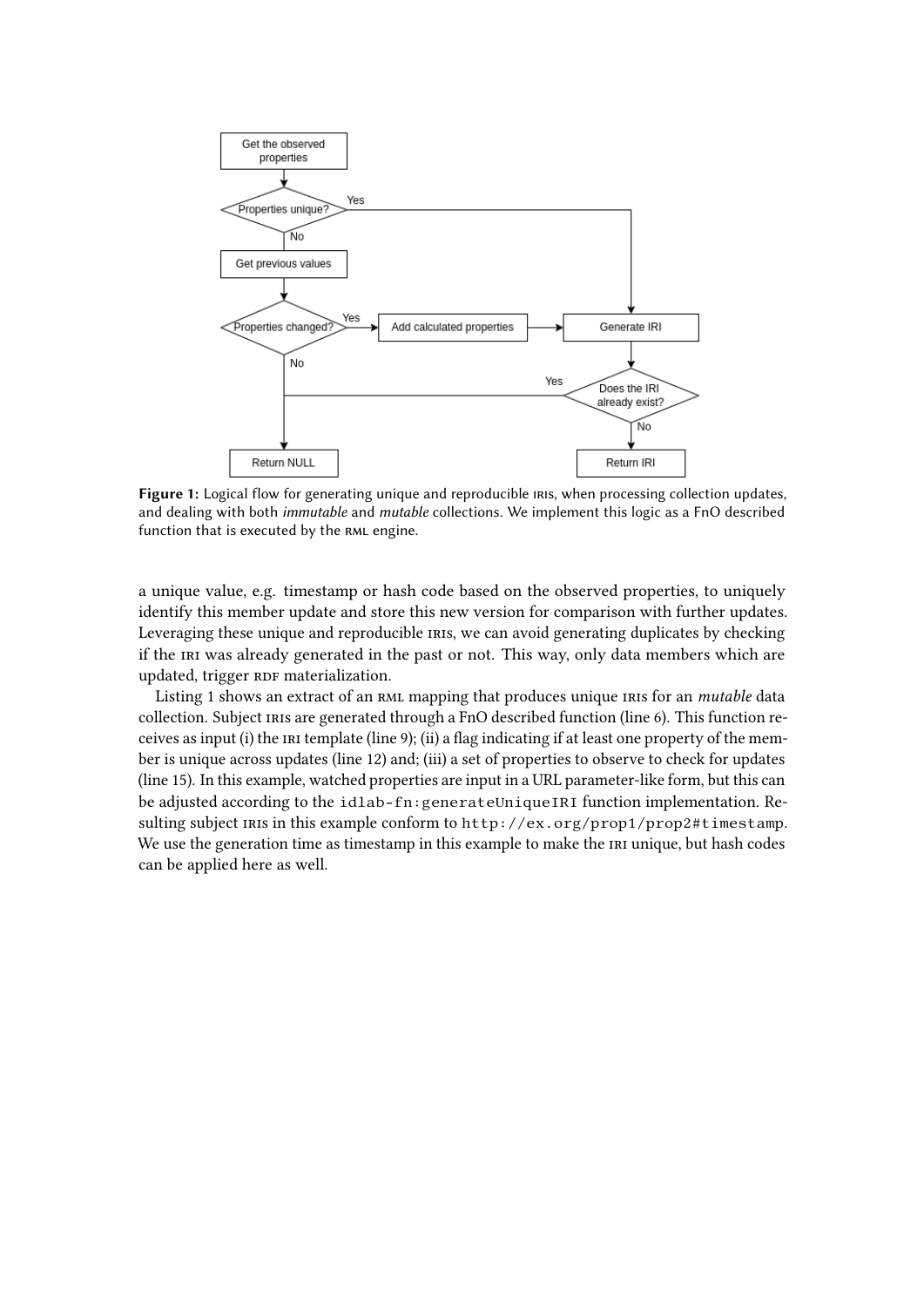Listing 1: RML Subject Map for generating a unique and immutable IRI from a *mutable* data collection.

| 1  | rr:subjectMap [                                                        |
|----|------------------------------------------------------------------------|
| 2  | fnml:functionValue [# Unique IRI generation: \$prop1/\$prop2#timestamp |
| 3  | rr:predicateObjectMap [                                                |
| 4  | rr: predicate fno: executes ;                                          |
| 5  | rr:objectMap [ rr:constant idlab-fn:generateUniqueIRI ] ;              |
| 6  | $\vert$ , $\vert$ # IRI template                                       |
|    | rr:predicate idlab-fn:iri ;                                            |
| 8  | rr:objectMap [ rr:template "https://ex.org/{prop1}/{prop2}" ]          |
| 9  | ], [# Flag to indicate if the properties are unique on their own       |
| 10 | rr:predicate idlab-fn:unique ;                                         |
| 11 | rr:objectMap [ rr:constant "false"; rr:termType xsd:boolean; ]         |
| 12 | ], [# Set of properties to monitor for changes                         |
| 13 | rr:predicate idlab-fn:watchedProperty ;                                |
| 14 | rr:objectMap [ rr:constant "prop1={prop1}&prop2={prop2}"; ]            |
| 15 | ];                                                                     |
| 16 | 1;                                                                     |
| 17 |                                                                        |
|    |                                                                        |

### **3.3. LDES Logical Target**

We also introduce LDES Logical Target which is used to export the generated LDES-based RDF into a file. Thanks to the modularity of RML's Logical Target [\[10\]](#page-7-10), it is possible to add an LDES Logical Target to any RML processor.

An LDES Logical Target (Listing [2\)](#page-5-1) is a regular RML Logical Target with an additional type (1des: Event Stream Target). Each 1des: Event Stream Target adds IDES specific properties to a regular Logical Target such as LDES paths (lines 6-7) or a SHACL shape (line 8). An LDES Logical Target only adds metadata to the serialized output. It also inherits all the characteristics of a regular RML Logical Target<sup>[7](#page-5-2)</sup>, allowing it to be written into a file, a triple store, etc.

Listing 2: LDES Logical Target definition in RML to export an LDES to a file.

```
1 | <#LDESTOFile> a rmlt:LogicalTarget;<br>2 | rmlt:target [ a ldes:EventStreamT
2 rmlt:target [ a ldes:EventStreamTarget;<br>3 dcat:distribution [ a dcat:Distributi
          dcat:distribution [ a dcat:Distribution;
4 dcat:accessURL <file://data/dump.nq.zip>; ]; ];<br>f mult:serialization formats:N-Ouads; rmlt:compressio
       5 rmlt:serialization formats:N-Quads; rmlt:compression comp:zip;
6 des:timestampPath sosa:resultTime;
7 ldes:versionOfPath dcterms:isVersionOf;<br>8 tree:shane <http://example.org/shane.sh
       8 tree:shape <http://example.org/shape.shacl>; .
```
# <span id="page-5-0"></span>**4. Use Cases and Preliminary Tests**

In this section, we describe practical examples of our approach, applied on 3 use cases: (i) BlueBike<sup>[8](#page-5-3)</sup> bike-sharing availability data, (ii)  $NMBS<sup>9</sup>$  $NMBS<sup>9</sup>$  $NMBS<sup>9</sup>$  public transport timetables, and (iii)  $KMI<sup>10</sup>$  $KMI<sup>10</sup>$  $KMI<sup>10</sup>$ 

```
7
https://rml.io/specs/dataio/
```

```
8
https://blue-bike.be/
```

```
9
https://www.belgiantrain.be/
```
<span id="page-5-5"></span><sup>10</sup>[https://opendata](https://opendata.meteo.be/).meteo.be/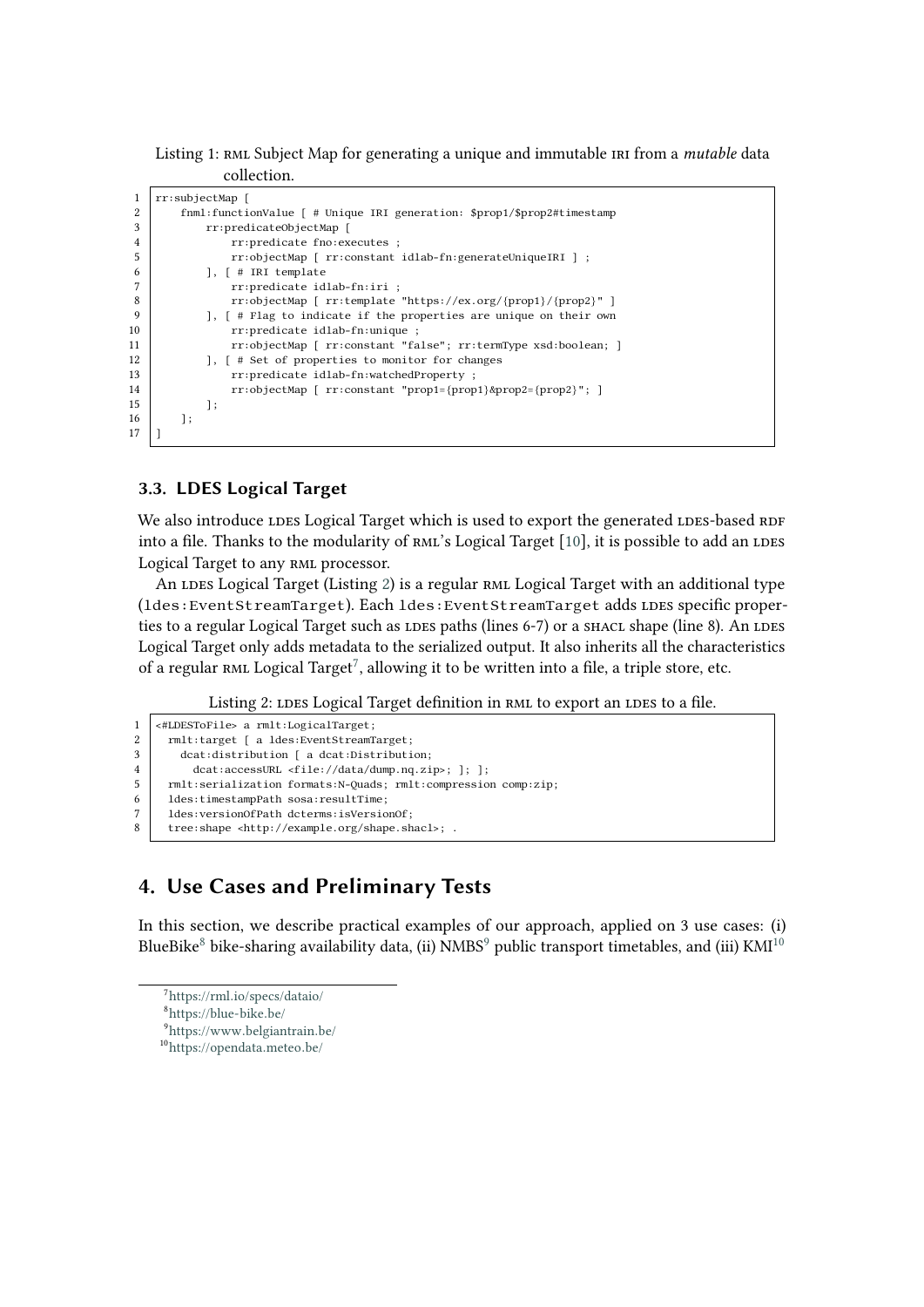meteorological data with the RMLMapper as rml processor. We implemented our approach in the RMLMapper, but it can be implemented in any other RML processor since we re-use existing features such as FnO functions to generate unique and reproducible IRIs; and RML's Logical Target for producing LDES-based kgs. Our mapping rules  $11$  and implementation  $12$  are available on GitHub.

**BlueBike** bike-sharing data provides a dump of all stations and currently available bikes. This data source is *immutable*. Its members include a data property that is unique across updates, and it follows a *latest state* update strategy. We mapped the data using a GBFS-based vocabulary [13](#page-6-2) into RDF, and exported it as an LDES with our LDES Logical Target. We retrieved every minute the latest state and generated unique and reproducible IRIs with our approach (Section [3.2\)](#page-3-1), by leveraging the immutable last\_seen timestamp property, which is included on every data member of this collection.

**NMBS** is the Belgian railway agency which publishes its yearly timetable schedule as a GTFS [14](#page-6-3) dump. This data source is *mutable* since there are not unique data properties across updates, and follows a *latest state* update strategy. Each day the schedule is republished without providing a list of updates. The GTFS dump is retrieved daily to check for updates. We define a set of observed properties that are used to asses member updates (e.g. parent\_station and stop\_id for GTFS stops). If an updated member is found, we generate a unique and reproducible IRI for the member by adding the current timestamp when the mapping rules were executed.

**KMI** is the Belgian meteorological institute, which provides measurements of their Automatic Weather Stations as a csv dump. This data source is *immutable* since it contains historical data about the measurements with unique identifiers. We leveraged these identifiers, namely the code property, to generate unique and reproducible IRIs.

We performed preliminary tests by retrieving dumps for each of the use cases and replayed them in the same retrieval order to verify the impact of our approach on generation time and number of materialized triples. We observed reduced generation time that is proportional to the data source size. For the smaller data sources BlueBike and KMI, the generation time is 1.1x and 1.2x faster. For the bigger data source NMBS we register a generation time 24.7x faster. In terms of number of materialized triples, we see a reduction in all cases: BlueBike 4.6x less triples, KMI 17x less triples, and NMBS 33.7x less triples; compared to fully regenerating each kg. These results are available on Github<sup>[15](#page-6-4)</sup>.

<span id="page-6-0"></span><sup>11</sup>https://github.[com/RMLio/RML-LDES-mapping-rules](https://github.com/RMLio/RML-LDES-mapping-rules)

<span id="page-6-1"></span><sup>12</sup>https://github.[com/RMLio/rmlmapper-java/releases/tag/v5](https://github.com/RMLio/rmlmapper-java/releases/tag/v5.0.0).0.0

<span id="page-6-2"></span><sup>13</sup>https://github.[com/pietercolpaert/Blue-Bike-to-Linked-GBFS](https://github.com/pietercolpaert/Blue-Bike-to-Linked-GBFS)

<span id="page-6-3"></span> $14$ [https://gtfs](https://gtfs.org).org

<span id="page-6-4"></span><sup>15</sup>https://github.[com/RMLio/RML-LDES-mapping-rules/](https://github.com/RMLio/RML-LDES-mapping-rules/)